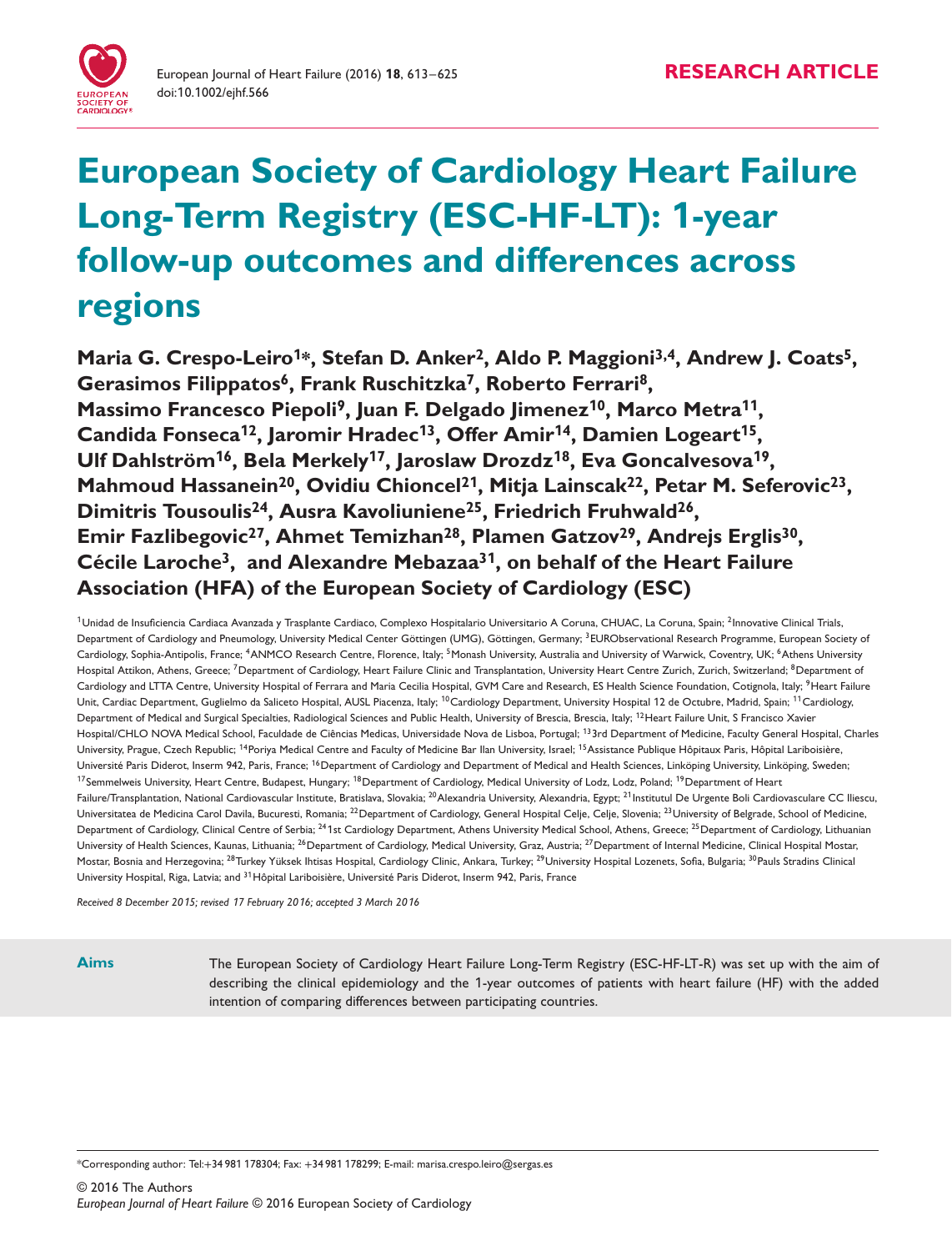| <b>Methods</b><br>and results | The ESC-HF-LT-R is a prospective, observational registry contributed to by 211 cardiology centres in 21 European<br>and/or Mediterranean countries, all being member countries of the ESC. Between May 2011 and April 2013 it<br>collected data on 12440 patients, 40.5% of them hospitalized with acute HF (AHF) and 59.5% outpatients with<br>chronic HF (CHF). The all-cause 1-year mortality rate was 23.6% for AHF and 6.4% for CHF. The combined endpoint<br>of mortality or HF hospitalization within 1 year had a rate of 36% for AHF and 14.5% for CHF. All-cause mortality<br>rates in the different regions ranged from 21.6% to 36.5% in patients with AHF, and from 6.9% to 15.6% in those<br>with CHF. These differences in mortality between regions are thought reflect differences in the characteristics and/or<br>management of these patients. |
|-------------------------------|--------------------------------------------------------------------------------------------------------------------------------------------------------------------------------------------------------------------------------------------------------------------------------------------------------------------------------------------------------------------------------------------------------------------------------------------------------------------------------------------------------------------------------------------------------------------------------------------------------------------------------------------------------------------------------------------------------------------------------------------------------------------------------------------------------------------------------------------------------------------|
| <b>Conclusion</b>             | The ESC-HF-LT-R shows that 1-year all-cause mortality of patients with AHF is still high while the mortality of CHF<br>is lower. This registry provides the opportunity to evaluate the management and outcomes of patients with HF and<br>identify areas for improvement.                                                                                                                                                                                                                                                                                                                                                                                                                                                                                                                                                                                         |
| <b>Keywords</b>               | Heart failure • Registry • Acute • Chronic • Survival • Outcomes                                                                                                                                                                                                                                                                                                                                                                                                                                                                                                                                                                                                                                                                                                                                                                                                   |

# **Introduction**

Worldwide, an estimated 26 million people suffer from heart failure (HF).<sup>1</sup> Acute HF (AHF) is a complex, heterogeneous clinical syndrome characterized by a rapid onset of signs and symptoms of HF that is often life-threatening and requires urgent therapy.<sup>2</sup>*,*<sup>3</sup> The prevalence of chronic HF (CHF) is increasing.<sup>1</sup> In the USA and Europe, HF is responsible for a large proportion of deaths, as well as for diverse morbidity that leads to diminished quality of life in affected patients.<sup>4</sup> Despite significant advances in diagnosis and therapy over the past 20 years, HF patients still have a poor long-term prognosis.<sup>1</sup>*,*<sup>5</sup> The cost of HF health care is high and increasing<sup>4</sup> and there has been an increase in CHF-related hospitalizations, reaching more than 1 million per year in both the USA and Europe. $1$  In pursuit of optimal care, the management of HF patients should be guided by protocols that clinical trial evidence has shown to be beneficial.<sup>5–7</sup> Registries can help improve care by both contributing evidence and monitoring compliance with existing guidelines.

In the past, European surveys or registries of CHF or AHF patients<sup>8</sup>*,*<sup>9</sup> have suffered from a number of limitations with regard to the extent to which different countries have been represented and the completeness with which patients' clinical histories were captured. Within the EURObservational Research Programme of the European Society of Cardiology (ESC), the ESC HF Pilot Survey aimed to describe the clinical epidemiology and 1-year outcomes of CHF and AHF outpatients and inpatients, and to validate the performance and quality of its data structures, data collection procedures, and organization with a view to the establishment of the present long-term registry,<sup>10</sup> the ESC HF Long-Term Registry (ESC-HF-LT-R). The ESC-HF-LT-R, which has an improved structure and in which all the national cardiology societies belonging to the ESC were invited to participate,<sup>1</sup>0*,*<sup>11</sup> has as its primary objective the description of both the clinical epidemiology of HF outpatients and inpatients in European and Mediterranean countries, and the diagnostic and therapeutic processes used in the care of these patients (including the organization of HF management programmes). It is a prospective, multicentre, observational registry of patients referred to cardiology centres within ESC affiliated countries. The countries currently represented are Austria, Bosnia and Herzegovina, Bulgaria, the Czech Republic, Egypt, France, Greece, Hungary, Israel, Italy, Latvia, Lithuania, Poland, Portugal, Romania, Serbia, Slovakia, Slovenia, Spain, Sweden, and Turkey.

The aims of the present study were to assess the 1-year outcomes of patients with AHF and patients with CHF, and to identify prognostic predictors of these outcomes.<sup>10</sup>

# **Methods**

........................................................... ........................................................

# **Participating centres, study design, and clinical setting**

Each participating country was asked to select a number of cardiac centres approximately proportional to the country's population (as close as possible to one centre per two million inhabitants), approximately 20% of which should consist of centres providing cardiac surgery, 30% that do not provide cardiac surgery but do provide interventional cardiology, and 50% community centres providing neither cardiac surgery nor interventional cardiology. Participating centres enrolled patients in the registry on a one-day-per-week basis. All outpatients with CHF seen at the clinics and those admitted to hospital for AHF (either pre-existing or new-onset HF) for whom intravenous therapy (diuretics, inotropes or vasodilators) was needed, were included. There were no specific exclusion criteria, with the exception of age, which had to be greater than 18 years. Patients were followed up in accordance with the usual practice of the centres, with the exception of a mandatory follow-up visit at 12 months to collect information on morbidity and mortality. In cases where the patient was unable to reach the clinical centre, a phone call replaced this follow-up clinical visit. Participation in the ESC-HF-LT-R had been approved by each local institutional review board in accordance with its country's legislation. No data were collected before the patient received detailed information and gave signed informed consent. Random audits were conducted in each participating country.

In this 1-year follow-up analysis, patient data of the best 12 consecutive recruitment months for each country were used for the analyses. The countries represented in the registry were grouped in six geographical regions as follows: Northern Europe (Lithuania and Sweden);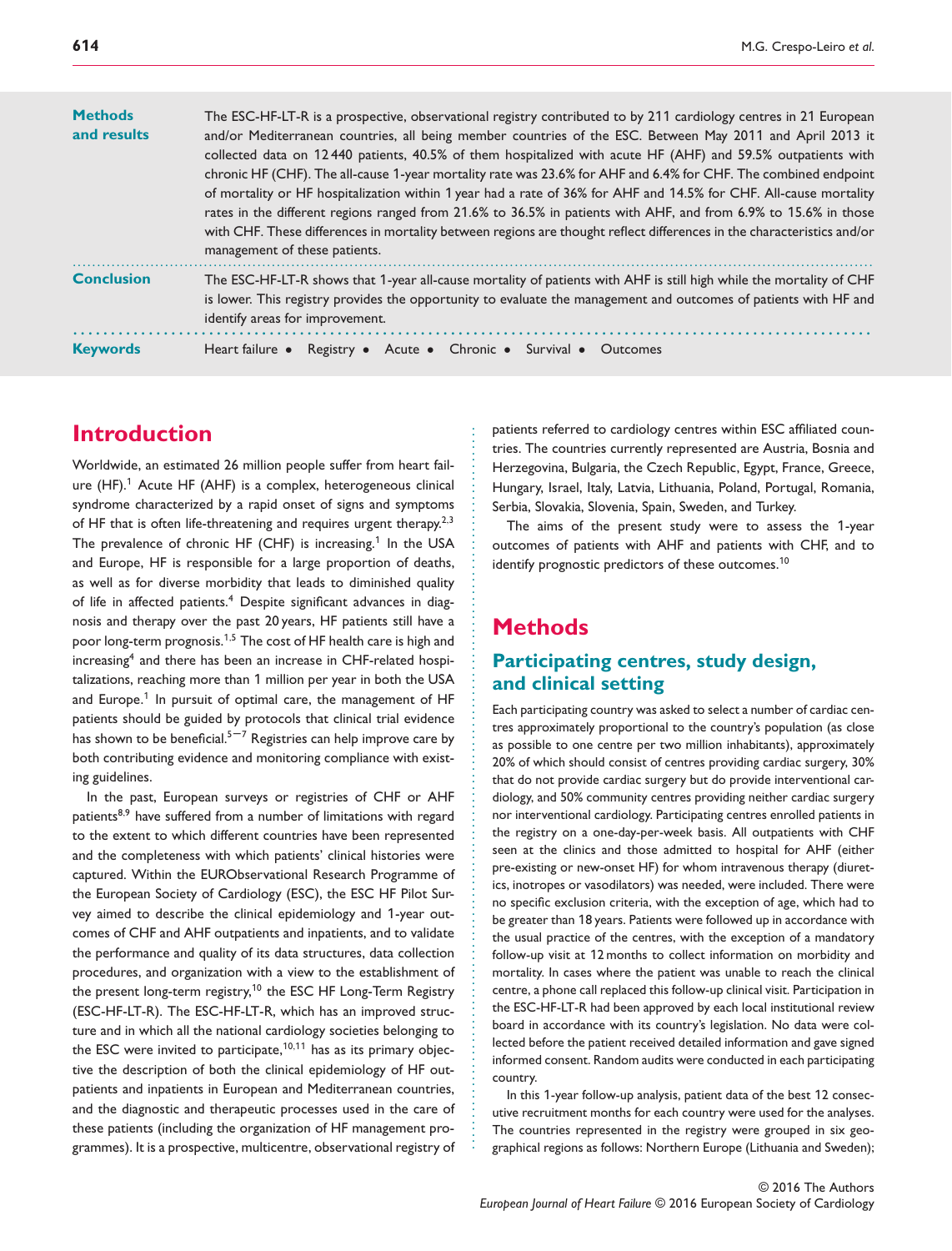

**Figure 1** European Society of Cardiology (ESC) Heart Failure Long-term 1-year follow-up flow diagram. 'Inpatients', acute heart failure patients; 'Outpatients', chronic heart failure patients; Pts, patients; FU, follow-up.

.....................................................................................

Eastern Europe (Bosnia and Herzegovina, Bulgaria, the Czech Republic, Hungary, Latvia, Poland, Romania, and Slovakia); Western Europe (Austria and France); Southern Europe (Greece, Italy, Portugal, Serbia, Slovenia, Spain, and Turkey); the Middle East (Israel); and North Africa (Egypt).

# **Statistical analysis**

Descriptive statistics were used to summarize frequency tabulations (*n*, %) and distributions [mean, standard deviation (SD), median, interquartile ranges]. All the results were summarized overall and by subgroup populations.

Categorical variables are presented as percentages, while continuous variables are presented as means and SD plus median and interquartile range (IQR). Categorical variables were compared by the chi-square test and continuous variables by a non-parametric test (Kruskal–Wallis test).

Baseline characteristics and type of treatments are also reported stratified by area of enrolment (Eastern, Middle East, Northern, North African, Southern, and Western).

Plots of Kaplan–Meier curves for time to all-cause death and time to all-cause death or HF hospitalization were performed. In addition, these plots were divided into outpatients with CHF and inpatients with AHF. Plots of cumulative incidence of HF hospitalization considering competing risks of death in the two groups are presented.

All variables at entry that were statistically significant at univariate analysis and variables considered of relevant clinical interest were included in the multivariable model (Cox model) to identify the independent predictors of all-cause death from study entry to 1-year follow-up, separately for AHF and CHF. Age, systolic blood pressure, body mass index (BMI) and ejection fraction (EF) were considered

#### **Table 1 Geographic areas and patients included**

| Areas               | Total<br>$n = 12440$ | <b>AHF</b><br>$n = 5039$ | <b>CHF</b><br>$n = 7401$ |
|---------------------|----------------------|--------------------------|--------------------------|
| Eastern, $n$ $(\%)$ | 2922 (23.5)          | 1587 (31.5)              | 1335 (18.0)              |
| Northern, n (%)     | 821 (6.6)            | 386 (7.7)                | 435 (5.9)                |
| Southern, n (%)     | 5807 (46.7)          | 1486 (29.5)              | 4321 (58.4)              |
| Western, n (%)      | 810 (6.5)            | 257(5.1)                 | 553 (7.5)                |
| North Africa, n (%) | 1613 (13.0)          | 1145 (22.7)              | 468(6.3)                 |
| Middle East, n (%)  | 467(3.7)             | 178(3.5)                 | 289 (3.9)                |

AHF, acute heart failure; CHF, chronic heart failure.

as continuous variables while the remaining were considered as categorical variables. Analyses were performed with program R (Vienna University of Economics and Business Administration, Vienna, Austria) and the package Hmisc (Vanderbilt University, Nashville, TN, USA). A *P*-value *<*0.05 was considered statistically significant.

# **Results**

Of the 12 785 patients eligible for inclusion in the registry between April 2011 and April 2013, 12 440 gave informed consent and were included in this study. Of these, 5039 (40.5%) were inpatients hospitalized with a diagnosis of AHF and 7401 (59.5%) were outpatients with CHF. At 1 year, 341 AHF patients had been lost to follow-up (6.7%), along with 228 CHF patients (3%) (*Figure* 1).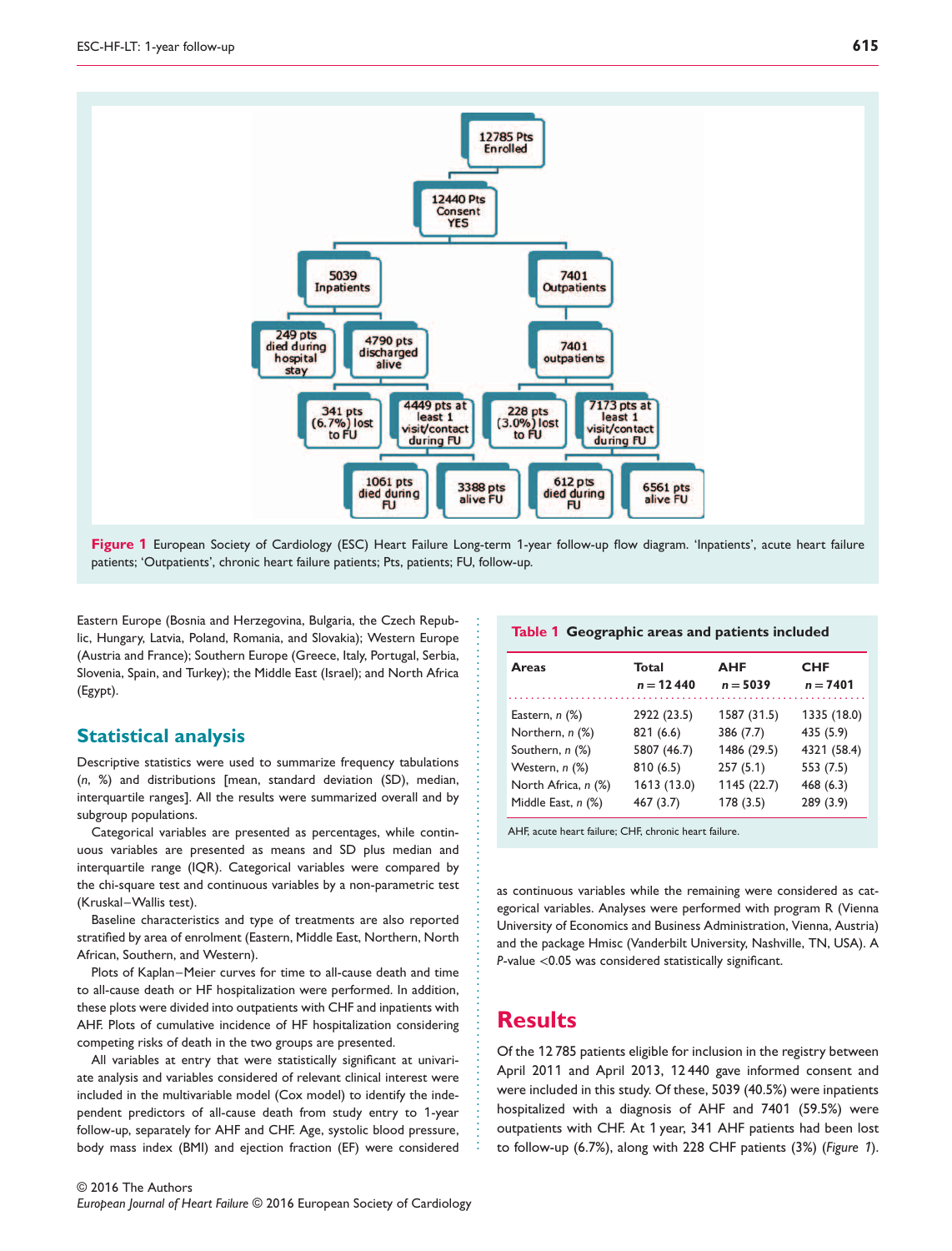The mortality rate during the initial hospitalization event for AHF was 4.9% (249 out of 5049).

Southern Europe and Turkey contributed 46.7% of the study's patients, Eastern Europe 23.5%, North Africa 13%, Northern Europe 6.6%, Western Europe 6.5%, and the Middle East 3.7%. Most regions contributed more CHF than AHF patients, but 71% of North African patients and 54% of Eastern European patients were AHF patients (*Table* 1).

# **Baseline characteristics**

The baseline characteristics of the 4449 AHF and 7173 CHF patients who neither died nor were lost to follow-up, and for whom 1-year follow-up data were available, are reported in *Table 2*. Hospitalized (AHF) patients were older than outpatients; a greater percentage of them were women (37.4% vs. 28.8%); a smaller percentage had a systolic blood pressure (SBP) ≤110 mmHg (25.2% vs. 31.0%), and a larger percentage had preserved EF, defined as EF *>*45% (33.4% vs. 23.2%). More than half of AHF patients had an ischaemic aetiology, and 44.2% exhibited mitral regurgitation, as against only 25.8% of CHF patients. Common co-morbidities [atrial fibrillation, diabetes mellitus, hypertension and chronic obstructive pulmonary disease (COPD)] were more frequent among AHF patients, as also were smoking (16% vs. 11.2%), hyponatraemia (sodium *<*135 mEq/L in 19.5% and *<*130 mEq/L in 5.42% vs. 8.23% and 1.14%, respectively, among CHF patients) and hyperkalaemia (potassium *>*5.5 mEq/L in 4.44% vs. 2.64%). Pulmonary and/or peripheral congestion was present in 84.8% of AHF and 74.4% of CHF patients.

Patient's demographic and baseline characteristics in the individual regions are summarized in *Table 3* for CHF patients and in *Table 4* for AHF patients. For CHF patients there were significant between-region differences. North African patients were younger than those of other regions, had higher heart rates, a greater percentage were women, a greater percentage smoked. In addition, preserved EF, hyponatraemia and SBP ≤110 mmHg were all more frequent, while both angiotensin-converting enzyme inhibitors (ACEI)/angiotensin receptor antagonists (ARBs) and beta-blockers were used less frequently. Middle Eastern and North European patients were older than those of other regions and greater percentages had an ischaemic aetiology (59.1% and 48.0%, respectively). Alcohol consumption was most prevalent among North European patients. The use of implantable devices was also quite different: implantable cardioverter defibrillators (ICDs) or cardiac resynchronization therapy with defibrillation (CRT-D) were used by 21.3% of West European patients, 20.6% of Middle Eastern patients, and 18.5% of South European patients compared with only 0.2% of North African patients (*Table 3*).

Generally similar between-region differences in baseline characteristics and treatment were found among AHF patients. North African patients were younger than others (only 12.4% were 75 years or older, compared with 36.5% in Eastern Europe, and more than 50% in the other regions); they had higher heart rates, and ischaemic aetiology, smoking and SBP ≤110 mmHg were all more frequent. In contrast, with a rate of 19.8%, preserved EF was less frequent among North African patients than among others. Diabetes and hypertension were more frequent among Middle Eastern patients than among others, while the highest rates of alcohol consumption and atrial fibrillation were found among North European patients (*Table 4*).

#### **Follow-up**

............................................................... ................................................................ .........................................

Owing to between-country differences in the starting date of enrolment, there were varying follow-up times in the entire study group: median follow-up time was 373 days, with 9.7% having more than 2 years' follow-up. *Figure 2* shows the Kaplan–Meier curves for all-cause mortality in AHF and in CHF patients, *Figure 3* shows the cumulative incidence curves for hospitalization for HF, and *Figure 4* shows the Kaplan-Meier curves for the combined event of all-cause mortality or hospitalization for HF. The all-cause 1-year mortality rate was 23.6% among AHF patients [95% confidence interval (CI) 22.4–24.8%], and 6.4% among CHF patients (95% CI 5.8–6.9%). The corresponding figures for HF hospitalization were 18.7% (95% CI 17.5–19.9%) and 9.9% (95% CI 9.2–10.6%), respectively, while the rates of the combined event (death or hospitalization for HF) were 36% among AHF patients (95% CI 34.6–37.4%) and 14.5% among CHF patients (95% CI 13.6–15.3%).

*Table 5* reports statistics on mortality, causes of death, and hospitalization rates. Among all AHF patients, 51.7% of all deaths were attributed to cardiovascular causes and 13.7% to non-cardiovascular causes, while no causal attribution was made in 34.7%. Some 37.9% of these patients were rehospitalized at least once for some cause, and in 22.2% of these readmissions the cause was HF. The incidence of all-cause death or rehospitalization for HF was 40.1%.

Because of the above-mentioned heterogeneity of follow-up times, the regional statistics presented in *Table 5* do not allow meaningful direct comparisons between regions (the percentages listed are percentages with respect to all subjects included in the study or all subjects who died regardless of their follow-up times). The influence of region was evaluated in the Cox regression, which showed older age, lower SBP, lower EF, geographical region (North African vs. Southern), New York Heart Association (NYHA) class III or IV, the presence of pulmonary or peripheral congestion, aortic stenosis, non-ischaemic aetiology, diabetes mellitus, COPD, previous stroke or transient ischaemic attack, renal dysfunction, hepatic dysfunction, and use of a CRT pacemaker (CRT-P) or CRT-D to be independent predictors of 1-year all-cause mortality (*Table 6*).

Among all CHF patients, 49.8% of deaths were of cardiovascular origin, 23.2% of non-cardiovascular origin, and 27% of unknown origin (*Table 5*). The all-cause hospitalization rate was 24.9%, and the rate of hospitalization for HF was 10.9%. The incidence of the combined event of all-cause death or hospitalization because of HF was 16.9%. Cox analysis showed older age, lower BMI, lower SBP, geographical region (Southern vs. North European), NYHA class III or IV, the presence of pulmonary or peripheral congestion, third heart sound, aortic stenosis, atrial fibrillation, peripheral vascular disease, renal dysfunction, and absence of ICD implantation to be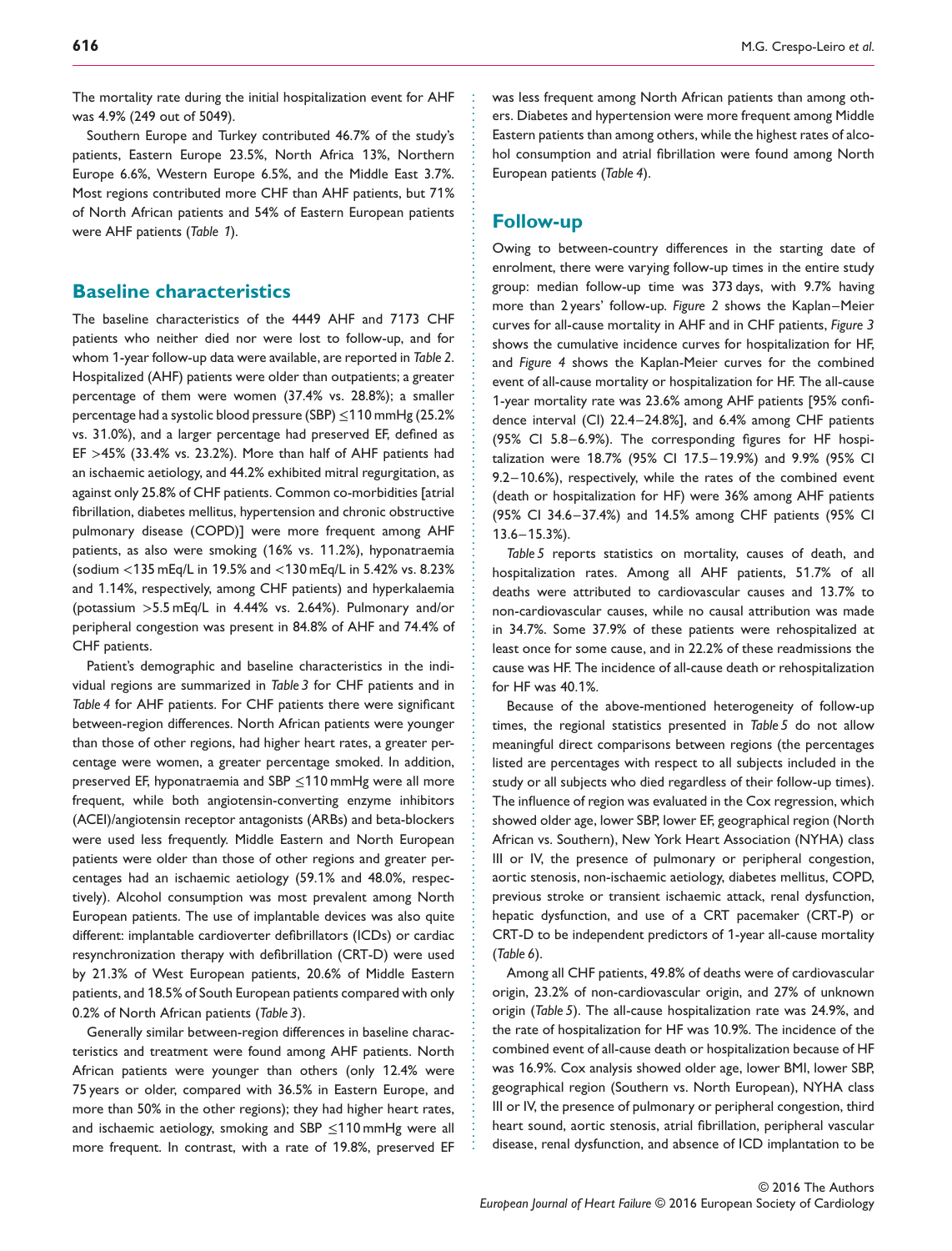|                                                           | $AHF n = 4449$     | <b>CHF</b> $n = 7173$ | P-value      |
|-----------------------------------------------------------|--------------------|-----------------------|--------------|
|                                                           |                    |                       |              |
| Age (years)                                               |                    |                       |              |
| Mean $\pm$ SD                                             | $69.35 + 12.98$    | $64.89 \pm 13.30$     | < 0.0001     |
| Median [IQR]                                              | 71 [61-79]         | 66 [57-75]            | < 0.0001     |
| $\geq$ 75 years, %                                        | 38.9               | 26.0                  | < 0.0001     |
| Females, %                                                | 37.4               | 28.8                  | < 0.0001     |
| BMI $(kg/m2)$                                             |                    |                       |              |
| Mean $\pm$ SD                                             | $28.67 + 5.39$     | $28.10 \pm 5.04$      | < 0.0001     |
| Median [IQR]                                              | $28 [25 - 31]$     | 28 [25 - 31]          | < 0.0001     |
| SBP (mmHg)                                                |                    |                       |              |
| Mean $\pm$ SD                                             | $133.45 \pm 28.17$ | $123.78 \pm 20.73$    | < 0.0001     |
| Median [IQR]                                              | 130 [110-150]      | 120 [110-136]         | < 0.0001     |
| $\leq$ 110 mmHg, %                                        | 25.2               | 31.0                  | < 0.0001     |
| Heart rate (bpm)                                          |                    |                       |              |
| Mean $\pm$ SD                                             | $90.82 + 25.27$    | $72.70 \pm 15.29$     | < 0.0001     |
| Median [IQR]                                              | 88 [73-102]        | 70 [62-80]            | < 0.0001     |
| ≥70 bpm, %                                                | 82.7               | 55.2                  | < 0.0001     |
| Ejection fraction (%)                                     |                    |                       |              |
| Mean $\pm$ SD (available for 9198 patients)               | $40.42 \pm 14.89$  | $37.21 \pm 13.62$     | < 0.0001     |
| Median [IQR] (available for 9198 patients)                | 39.00 [30-52]      | 35.00 [28-45]         | < 0.0001     |
| $>45\%, %$                                                | 33.4               | 23.2                  | < 0.0001     |
| $>40\%$ , %                                               | 41.6               | 33.2                  | < 0.0001     |
| $>50\%$ , %                                               | 25.7               | 16.3                  | < 0.0001     |
| NYHA III-IV, %                                            | 85.2               | 25.2                  | < 0.0001     |
| Pulmonary or peripheral congestion, %                     | 84.8               | 74.4                  | < 0.0001     |
| Third heart sound, %                                      | 31.8               | 5.6                   | < 0.0001     |
| Peripheral hypoperfusion/cold, %                          | 14.9               | 3.4                   | < 0.0001     |
| Mitral regurgitation, %                                   | 44.2               | 25.8                  | < 0.0001     |
| Aortic stenosis, %                                        | 8.9                | 3.9                   | < 0.0001     |
| Alcohol, %                                                | 33.2               | 32.4                  | 0.60         |
| Smoking, %                                                | 16.0               | 11.2                  | < 0.0001     |
| Sodium                                                    |                    |                       |              |
| $<$ 135 mEq/L, %                                          | 19.5               | 8.23                  | < 0.0001     |
| $<$ 130 mEq/L, %                                          | 5.42               | 1.14                  | < 0.0001     |
| Potassium                                                 |                    |                       |              |
| >5.5 mEq/L, %                                             | 4.44               | 2.64                  | < 0.0001     |
| >6 mEq/L, %                                               | 1.44               | 0.455                 | < 0.0001     |
| Heart failure history with previous hospitalization, %    | 30.3               | 41.1                  | < 0.0001     |
| Heart failure history without previous hospitalization, % | 40.6               | 48.9                  |              |
| New-onset heart failure                                   | 29.1               | 10.0                  |              |
| Heart failure diagnosis > 12 months, %                    | 54.8               | 64.2                  | < 0.0001     |
| Ischaemic heart disease, %                                | 53.8               | 43.1                  | < 0.0001     |
| Atrial fibrillation, %                                    | 44.0               | 37.7                  | < 0.0001     |
| Diabetes mellitus, %                                      | 39.0               | 31.9                  | < 0.0001     |
| PAD, %                                                    | 13.7               | 12.4                  | 0.04         |
| Hypertension, %                                           | 65.6               | 58.3                  | < 0.0001     |
| COPD, %                                                   | 20.1               | 13.9                  | $<$ 0.0001   |
| Sleep apnoea, %                                           | 3.2                | 5.3                   | < 0.0001     |
| Previous stroke/TIA, %                                    | 12.5               | 9.5                   | < 0.0001     |
| Renal dysfunction, %                                      | 25.3               | 18.4                  | < 0.0001     |
| Hepatic dysfunction, %                                    | 7.7                | 3.4                   | < 0.0001     |
|                                                           | 7.4                | 7.7                   |              |
| Depression, %<br>PM, %                                    |                    |                       | 0.65<br>0.28 |
|                                                           | 6.4                | 5.8                   |              |

#### **Table 2 Demographics and other basal characteristics of the study population completing the 1-year follow-up**

AHF, acute heart failure; CHF, chronic heart failure; SD, standard deviation; IQR, interquartile range; BMI, body mass index; SBP, systolic blood pressure; NYHA, New York Heart Association; PAD, peripheral artery disease; COPD, chronic obstructive pulmonary disease; TIA, transient ischaemic attack; PM, pacemaker.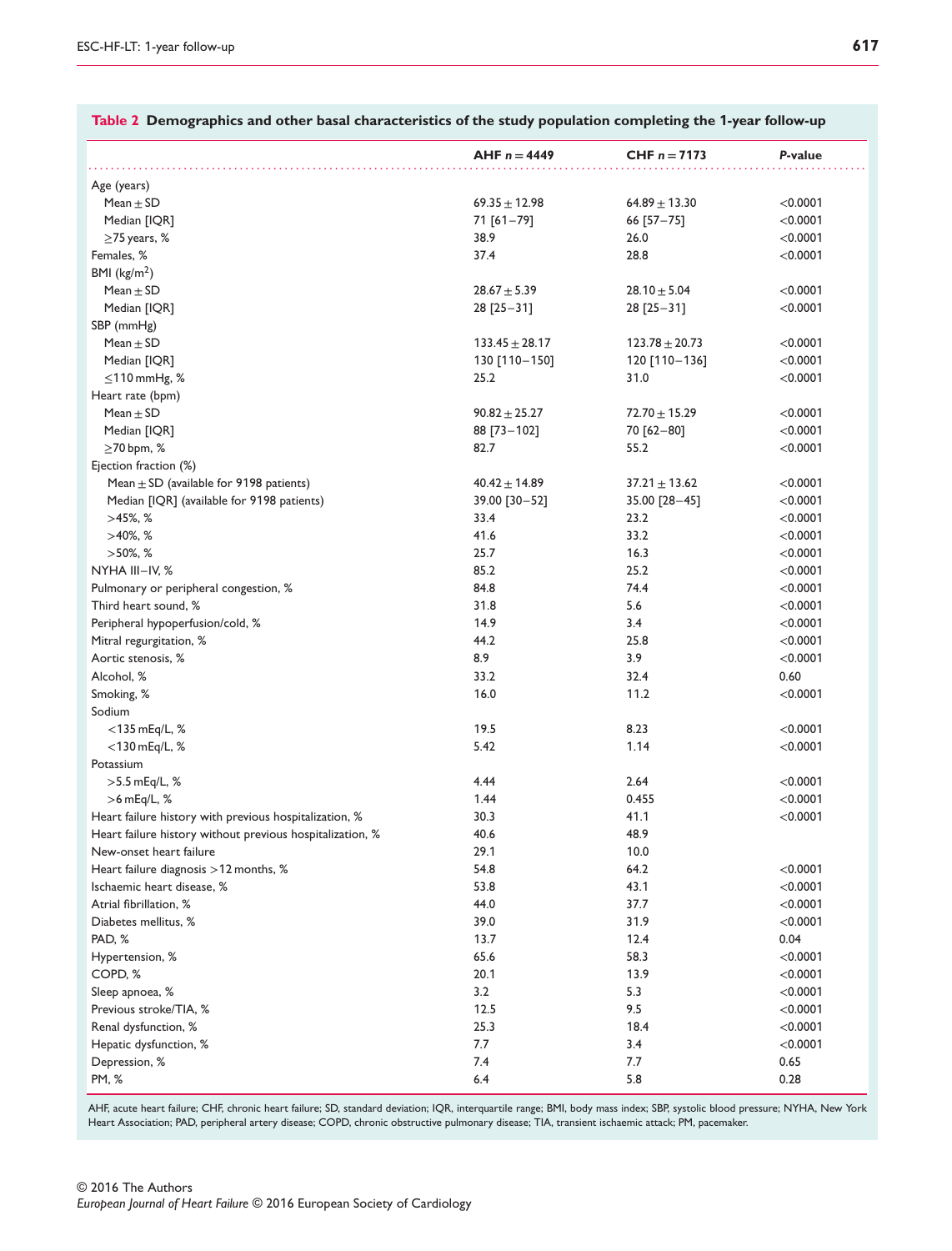| Characteristics                            | $n = 1290$<br>Eastern | Middle East<br>$n = 286$                                           | Northern<br>$n=421$                        | North African<br>$= 414$                                                                            | Southern<br>$n = 4248$                                             | Western<br>$n = 514$                                                          | P-value |
|--------------------------------------------|-----------------------|--------------------------------------------------------------------|--------------------------------------------|-----------------------------------------------------------------------------------------------------|--------------------------------------------------------------------|-------------------------------------------------------------------------------|---------|
| Age (years)                                |                       |                                                                    |                                            |                                                                                                     |                                                                    |                                                                               |         |
| $Mean \pm SD$                              | $64.21 \pm 13.31$     | $58.02 \pm 12.28$                                                  |                                            |                                                                                                     |                                                                    |                                                                               |         |
| Median [IQR]                               | 65 $[57 - 74]$        | 68 [60-78]                                                         | $67.76 \pm 13.29$<br>70 $[60-79]$<br>35.9  | $55.32 \pm 13.48$<br>$58 [47-65]$                                                                   | $65.87 \pm 12.74$<br>$67$ [58-76]<br>28.1                          | $62.04 \pm 14.30$<br>$62$ [53-72]                                             | 0.0001  |
| ≥75 years, %                               | 23.3                  | 32.2                                                               |                                            | 4.3                                                                                                 |                                                                    |                                                                               | 0.0001  |
| Females, %                                 | 27.2                  | 25.2                                                               | 31.1                                       |                                                                                                     | 28.9                                                               | 22.5<br>26.5<br>32.7                                                          | 0.02    |
| Ischaemic aetiology, %                     | 47.4                  | 59.1                                                               | 48.0                                       | 34.7<br>44.7                                                                                        | 41.4                                                               |                                                                               | 0.0001  |
| $BM$ (kg/m <sup>2</sup> )                  |                       |                                                                    |                                            |                                                                                                     |                                                                    |                                                                               |         |
| $Mean \pm SD$                              | $28.58 \pm 5.15$      | $29.37 + 5.69$                                                     | $28.6 \pm 5.71$                            | $28.69 \pm 5.50$                                                                                    | $27.89 \pm 4.83$                                                   |                                                                               | 0.0001  |
| Median [IQR]                               | $28 [25 - 31]$        | $28$ [ $25 - 33$ ]                                                 | 28 [25 - 32]                               | $28$ $[25 - 31]$                                                                                    | $28 [25 - 31]$                                                     | $27.24 \pm 5.28$<br>$27$ $[24-30]$                                            | 0.0001  |
| SBP (mmHg)                                 |                       |                                                                    |                                            |                                                                                                     |                                                                    |                                                                               |         |
| $Mean \pm SD$                              | $126.00 \pm 20.06$    |                                                                    |                                            |                                                                                                     |                                                                    |                                                                               |         |
| Median [IQR]                               | 125 [110-140]         | $\begin{array}{c} 125.03 \pm 18.83 \\ 124 [111 - 136] \end{array}$ | $\frac{129.66 \pm 22.94}{130 [115 - 142]}$ | $\begin{array}{c} 124.44 \pm 27.13 \\ 120\begin{bmatrix} 110-133 \end{bmatrix} \\ 41.5 \end{array}$ | $\begin{array}{c} 122.84 \pm 19.95 \\ 120 [110 - 135] \end{array}$ | $\begin{array}{c} 119.84 \pm 20.37 \\ 120\,\,[106 - 130] \\ 37.2 \end{array}$ | 00000   |
| $\leq$ 110 mmHg, %                         | 26.1                  | 23.4                                                               | 22.6                                       |                                                                                                     | 32.1                                                               |                                                                               | 0.0001  |
| Heart rate (bpm)                           |                       |                                                                    |                                            |                                                                                                     |                                                                    |                                                                               |         |
| $Mean \pm SD$                              | $74.81 \pm 15.41$     | $72.74 \pm 13.02$                                                  |                                            | $92.09 \pm 16.42$                                                                                   | $70.59 \pm 13.93$                                                  | $68.94 \pm 13.27$                                                             | 0.0001  |
| Median [IQR]                               | 72 [65-80]            |                                                                    |                                            |                                                                                                     |                                                                    |                                                                               | 0.0001  |
| ≥70bpm,%                                   | 63.2                  | 71 [64-80]<br>55.9                                                 | $72.97 \pm 16.06$<br>70 [62-80]<br>52.9    | 90 [80-100]<br>94.9                                                                                 | $\frac{70}{50.6}$                                                  | $67$ [ $60-76$ ]<br>42.2                                                      | 0.0001  |
| Ejection fraction, %                       |                       |                                                                    |                                            |                                                                                                     |                                                                    |                                                                               |         |
| Mean ± SD (available for 6370 patients)    | $34.99 \pm 12.60$     | $35.61 \pm 14.28$                                                  | $32.20 \pm 12.62$                          | $41.21 \pm 13.67$                                                                                   | $38.24 \pm 13.79$                                                  | $34.29 \pm 12.69$                                                             | 0.0001  |
| Median [IQR] (available for 6370 patients) | $34$ [25-43]          |                                                                    |                                            |                                                                                                     | 36 [29-46]                                                         |                                                                               | 0.0001  |
| $>45%$ , %                                 | 18.4                  | $30 [25 - 43]$<br>19.6                                             | $\frac{30}{17.5}$ [25-41]<br>17.5<br>25.2  | $\frac{39}{28.1}$ [30-48]                                                                           |                                                                    | 33 [25-40]<br>13.5<br>21.7                                                    | 0.0001  |
| >40%, %                                    | 26.8                  |                                                                    |                                            | 40.2                                                                                                |                                                                    |                                                                               | 0.0001  |
| $>50\%$ , %                                | 11.0                  | 25.3                                                               | 9.8                                        | 21.9                                                                                                | 25.8<br>36.8<br>18.5                                               | 9.3                                                                           | 0.0007  |
| ৯ৎ<br>Hypertension,                        | 65.0                  |                                                                    | 59.9                                       | 41.5                                                                                                | 58.6                                                               | 44.0                                                                          | 0.0001  |
| Diabetes, %                                | 30.6                  | $71.3$<br>52.1                                                     | 20.7                                       | 33.1                                                                                                | 33.1                                                               | 22.4                                                                          | 0.0001  |
| Smoking, %                                 | 10.0                  | 15.0                                                               |                                            | 25.8                                                                                                | $\frac{6}{8}$                                                      |                                                                               | 0.0007  |
| Alcohol, %                                 | 46.4                  | 28.3                                                               | 13.2                                       | 2.4                                                                                                 | 27.6                                                               | 44.1                                                                          | 0.0007  |
| Hyponatraemia                              |                       |                                                                    |                                            |                                                                                                     |                                                                    |                                                                               |         |
| $<$ 135 $m$ Eq/L, %                        | 9.2                   |                                                                    |                                            |                                                                                                     |                                                                    |                                                                               | 0.0001  |
| $<$ 130 $mEq/L$ , %                        | $\overline{14}$       | $rac{6}{9}$ 4                                                      | 6.4                                        | 35.9<br>5.9                                                                                         | $5.9$<br>0.7                                                       | $7.6$<br>1.0                                                                  | 0.0001  |
| Elevated serum potassium                   |                       |                                                                    |                                            |                                                                                                     |                                                                    |                                                                               |         |
| $>5.5$ mEq/L, %                            | $\frac{6}{1}$         |                                                                    | $\ddot{ }$                                 | 1.8                                                                                                 | 3.2                                                                | $\ddot{ }$                                                                    | 0.0322  |
| >6 mEq/L, %                                | 0.4                   | $2.5$<br>0.0                                                       | 0.5<br>47.9                                | $\overline{0}$                                                                                      | 0.6                                                                | o.o                                                                           | 0.3954  |
| History of atrial fibrillation, %          | 42.2                  |                                                                    |                                            |                                                                                                     | 36.4                                                               |                                                                               | 0.0001  |
| ACEI/ARBs, %                               | 90.0                  | $41.3$<br>85.0                                                     | 85.5                                       | 23.2<br>71.3                                                                                        | 84.3                                                               | 52243<br>23242                                                                | 0.0001  |
| Beta-blockers, %                           | 90.8                  |                                                                    |                                            |                                                                                                     |                                                                    |                                                                               | 0.0001  |
| Aldosterone blockers, %                    | 62.2                  | 91.6<br>38.8<br>20.6                                               | 82.8<br>51.0<br>4.5                        | 48.3<br>50.2                                                                                        |                                                                    |                                                                               | 0.0001  |
| ICD, %                                     | 14.2                  |                                                                    |                                            | 0.2                                                                                                 |                                                                    |                                                                               | 0.0001  |
| CRT-P,%                                    | 3.5                   | 2.1                                                                | 3.0                                        | $0.0$<br>$0.2$                                                                                      | 84.3<br>53.3<br>2.1                                                | 2.3                                                                           | 0.0006  |
| CRT-D, %                                   | 15.8                  | 19.2                                                               |                                            |                                                                                                     | 10.5                                                               | 14.3                                                                          | 0.0001  |

**1**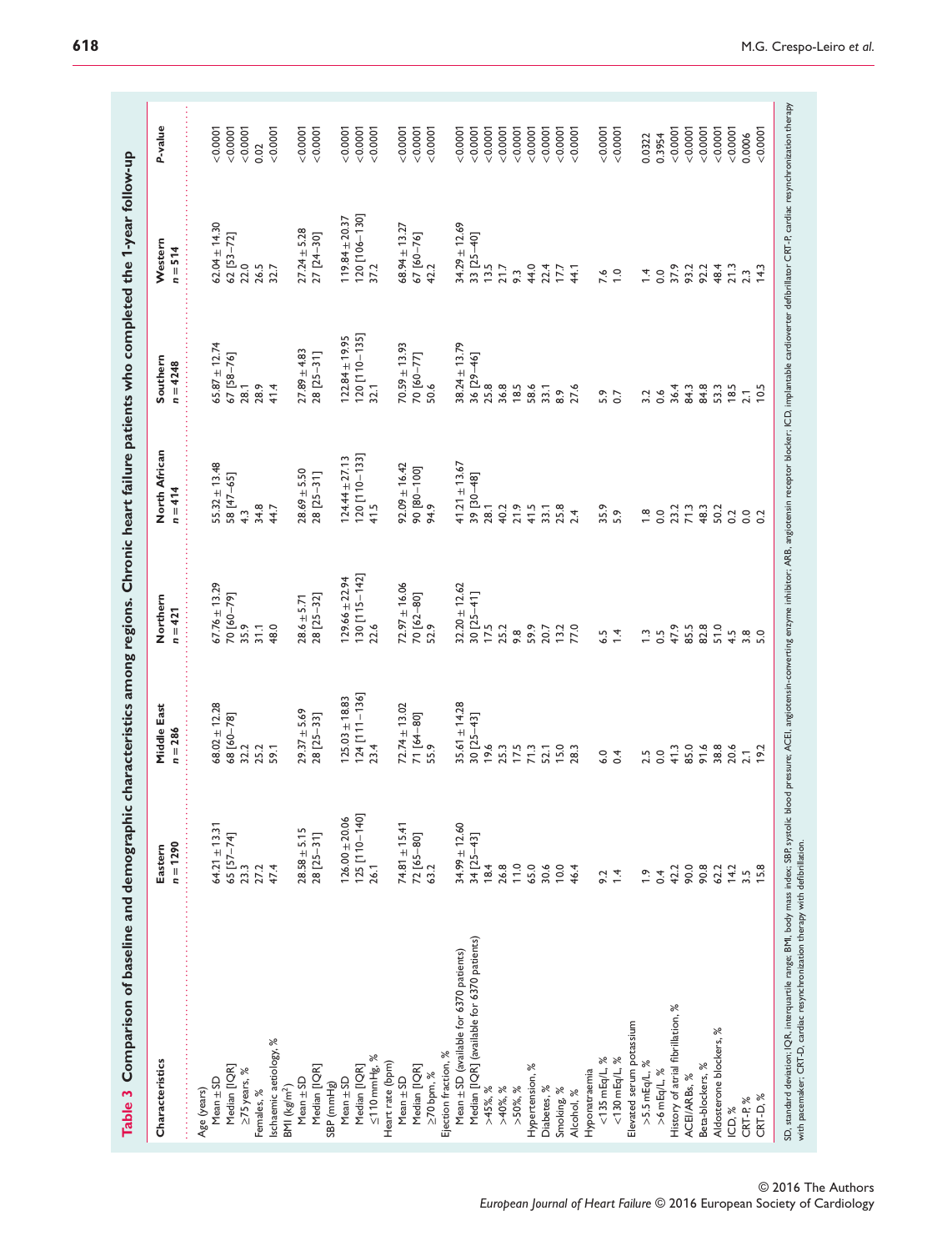| <b>Characteristics</b>                               | <b>Eastern</b><br>$n = 1429$ | <b>Middle East</b><br>n = 167 | <b>Northern</b><br>$n = 346$ | <b>North African</b><br>$n = 960$ | <b>Southern</b><br>$n = 1305$ | Western<br>$n = 242$ | P-value              |
|------------------------------------------------------|------------------------------|-------------------------------|------------------------------|-----------------------------------|-------------------------------|----------------------|----------------------|
| Age (years),                                         |                              |                               |                              |                                   |                               |                      |                      |
| Mean $\pm$ SD                                        | $68.90 \pm 12.37$            | $75.11 \pm 11.88$             | $73.65 \pm 12.59$            | $61.64 \pm 11.93$                 | $72.71 \pm 11.78$             | $74.39 \pm 13.65$    | < 0.0001             |
| Median [IQR],                                        | 70 [61-78]                   | 77 [70-84]                    | 76 [67-83]                   | 62 [56-70]                        | 75 [66-81]                    | 77 [66-85]           | < 0.0001             |
| $\geq$ 75, %                                         | 36.5                         | 59.3                          | 54.0                         | 12.4                              | 51.0                          | 57.0                 | < 0.0001             |
| Females, %                                           | 37.8                         | 43.1                          | 38.7                         | 29.7                              | 41.0                          | 40.5                 | < 0.0001             |
| Ischaemic aetiology, %                               | 53.8                         | 54.5                          | 51.0                         | 68.3                              | 46.7                          | 38.0                 | < 0.0001             |
| BMI, $\text{kg/m}^2$                                 |                              |                               |                              |                                   |                               |                      |                      |
| Mean $\pm$ SD                                        | $28.50 + 5.55$               | $29.39 \pm 5.24$              | $30.04 \pm 4.92$             | $29.84 \pm 5.00$                  | $28.06 \pm 5.12$              | $27.45 \pm 6.56$     | < 0.0001             |
| Median [IQR]                                         | $28$ [25 - 31]               | 29 [26 - 32]                  | $29$ [26-33]                 | $29$ [26-33]                      | $27$ [25-31]                  | $27$ [24-30]         | < 0.0001             |
| SBP (mmHg)                                           |                              |                               |                              |                                   |                               |                      |                      |
| Mean $\pm$ SD                                        | $132.87 \pm 27.98$           | $142.30 \pm 27.33$            | $136.63 \pm 30.62$           | $134.00 \pm 30.43$                | $132.57 \pm 26.34$            | $132.31 \pm 28.40$   | 0.0006               |
| Median [IQR]                                         | 130 [115-150]                | 140 [125-161]                 | 130 [120-150]                | 130 [110-150]                     | 130 [111-150]                 | 130 [111-150]        | 0.0006               |
| ≤110, %                                              | 23.9                         | 12.6                          | 15.5                         | 30.5                              | 24.9                          | 24.8                 | < 0.0001             |
| Heart rate (bpm)                                     |                              |                               |                              |                                   |                               |                      |                      |
| Mean $\pm$ SD                                        | $87.09 \pm 24.78$            | $85.65 \pm 20.72$             | $85.42 \pm 24.70$            | $102.38 \pm 21.60$                | $88.45 \pm 26.07$             | $84.95 \pm 26.52$    | < 0.0001             |
| Median [IQR]                                         | 80 [70-100]                  | 81 [71-97]                    | 80 [68-98]                   | 100 [90-110]                      | 83 [70-100]<br>78.9           | 78 [68-98]           | < 0.0001<br>< 0.0001 |
| $\geq 70, %$                                         | 79.3                         | 79.0                          | 69.0                         | 97.0                              |                               | 73.1                 |                      |
| Ejection fraction, %<br>Mean $\pm$ SD (available for |                              |                               |                              |                                   |                               |                      |                      |
| 2828 patients)                                       | $37.34 \pm 14.32$            | $44.06 \pm 14.16$             | $36.29 \pm 13.10$            | $38.43 \pm 12.31$                 | $44.55 \pm 16.18$             | $41.54 \pm 16.29$    | < 0.0001             |
| Median [IQR] (available<br>for 2828 patients)        | $35$ [25-50]                 | 43 [30-60]                    | 38 [26-47]                   | 35 [30-44]                        | 45 [30-60]                    | 42 [30 - 55]         | < 0.0001             |
| Ejection fraction                                    |                              |                               |                              |                                   |                               |                      |                      |
| $>45\%$ , %                                          | 28.5                         | 44.2                          | 26.3                         | 19.8                              | 46.4                          | 41.6                 | < 0.0001             |
| $>40\%$ , %                                          | 36.7                         | 51.0                          | 44.7                         | 29.2                              | 53.4                          | 50.9                 | < 0.0001             |
| $>50\%$ , %                                          | 19.2                         | 38.8                          | 10.5                         | 15.0                              | 38.4                          | 32.3                 | < 0.0001             |
| Hypertension, %                                      | 70.3                         | 91.0                          | 62.8                         | 45.6                              | 71.5                          | 71.1                 | < 0.0001             |
| Diabetes, %                                          | 36.6                         | 55.7                          | 31.8                         | 45.5                              | 38.5                          | 29.8                 | < 0.0001             |
| Smoking, %                                           | 12.6                         | 19.8                          | 14.0                         | 26.4                              | 13.3                          | 9.5                  | < 0.0001             |
| Alcohol, %                                           | 44.8                         | 45.5                          | 75.4                         | 1.0                               | 37.7                          | 28.9                 | < 0.0001             |
| Hyponatraemia                                        |                              |                               |                              |                                   |                               |                      |                      |
| $<$ 135 mEq/L, %                                     | 17.0                         | 14.0                          | 23.0                         | 24.0                              | 17.0                          | 18.0                 | 0.0015               |
| $< 130$ mEq/L, %                                     | 3.4                          | 4.2                           | 8.1                          | 8.2                               | 3.6                           | 5.8                  | < 0.0001             |
| Elevated serum potassium                             |                              |                               |                              |                                   |                               |                      |                      |
| >5.5 mEq/L, %                                        | 4.8                          | 4.3                           | 6.1                          | 2.1                               | 4.2                           | 4.2                  | 0.0289               |
| $>6$ mEq/L, $%$                                      | 1.7                          | 0.6                           | 1.5                          | 1.0                               | 1.2                           | 1.7                  | 0.6201               |
| History of atrial fibrillation, %                    | 46.8                         | 49.1                          | 61.0                         | 24.8                              | 49.0                          | 49.6                 | $<$ 0.0001           |
| ACEI/ARBs, %                                         | 66.7                         | 60.5                          | 80.3                         | 68.1                              | 62.7                          | 66.8                 | 0.0043               |
| Beta-blockers, %                                     | 69.4                         | 73.0                          | 80.3                         | 34.3                              | 51.0                          | 63.9                 | < 0.0001             |
| Aldosterone blockers, %                              | 40.5                         | 12.0                          | 45.1                         | 41.5                              | 27.0                          | 19.9                 | < 0.0001             |
| ICD, %                                               | 8.6                          | 3.6                           | 5.2                          | 0.1                               | 4.5                           | 6.8                  | < 0.0001             |
| CRT-P, %                                             | 1.0                          | 0.0                           | 0.9                          | 0.2                               | 0.4                           | 1.3                  | 0.05                 |
| <b>CRT-D.%</b>                                       | 4.2                          | 7.2                           | 6.4                          | 0.0                               | 2.5                           | 6.0                  | < 0.0001             |

**Table 4 Comparison of baseline and demographic characteristics among regions. Acute heart failure patients who completed the 1-year follow-up**

SD, standard deviation; IQR, interquartile range; BMI, body mass index; SBP, systolic blood pressure; ACEI, angiotensin-converting enzyme inhibitor; ARB, angiotensin receptor blocker; ICD, implantable cardioverter defibrillator CRT-P, cardiac resynchronization therapy with pacemaker; CRT-D, cardiac resynchronization therapy with defibrillation.

...................................

independent predictors of 1-year all-cause mortality (*Table 7*).

# **Pharmacological treatment**

Statistics on the medication prescribed for CHF patients at baseline and 1-year follow-up are presented in *Table 8*. At the baseline visit ACEI/ARBs were prescribed for 89.2% of patients, and for slightly fewer at the 1-year follow-up (86.5%), whereas the percentage of patients treated with beta-blockers increased slightly from 88.9% to 89.1%. Prescription of mineralocorticoid receptor antagonists (MRAs) remained essentially stable (59.3% at baseline and 59.1% 1 year later). Digitalis prescription fell from 23.0% to 20.9%, prescription of antiplatelet agents from 48.6% to 47.0%, and prescription of diuretics from 83.1% to 81.2%. However, there were significant increases in the prescription of oral anticoagulants (from 42.4% to 43.6%), ivabradine (from 8.4% to 10.3%), and amiodarone (from 13.8% to 15.6%). The baseline to 1-year differences in the prescription of statins, nitrates and calcium channel blockers were not statistically significant.

*Table 9* shows statistics for the medications prescribed for AHF patients at discharge and at 1-year follow-up. Prescription of ACEI/ARBs rose significantly from 77.0% at discharge to 79.1% 1 year later, and prescription of MRAs rose from 53.9% to 56.5%, while the use of digitalis fell from 25.9% to 23.6%, that of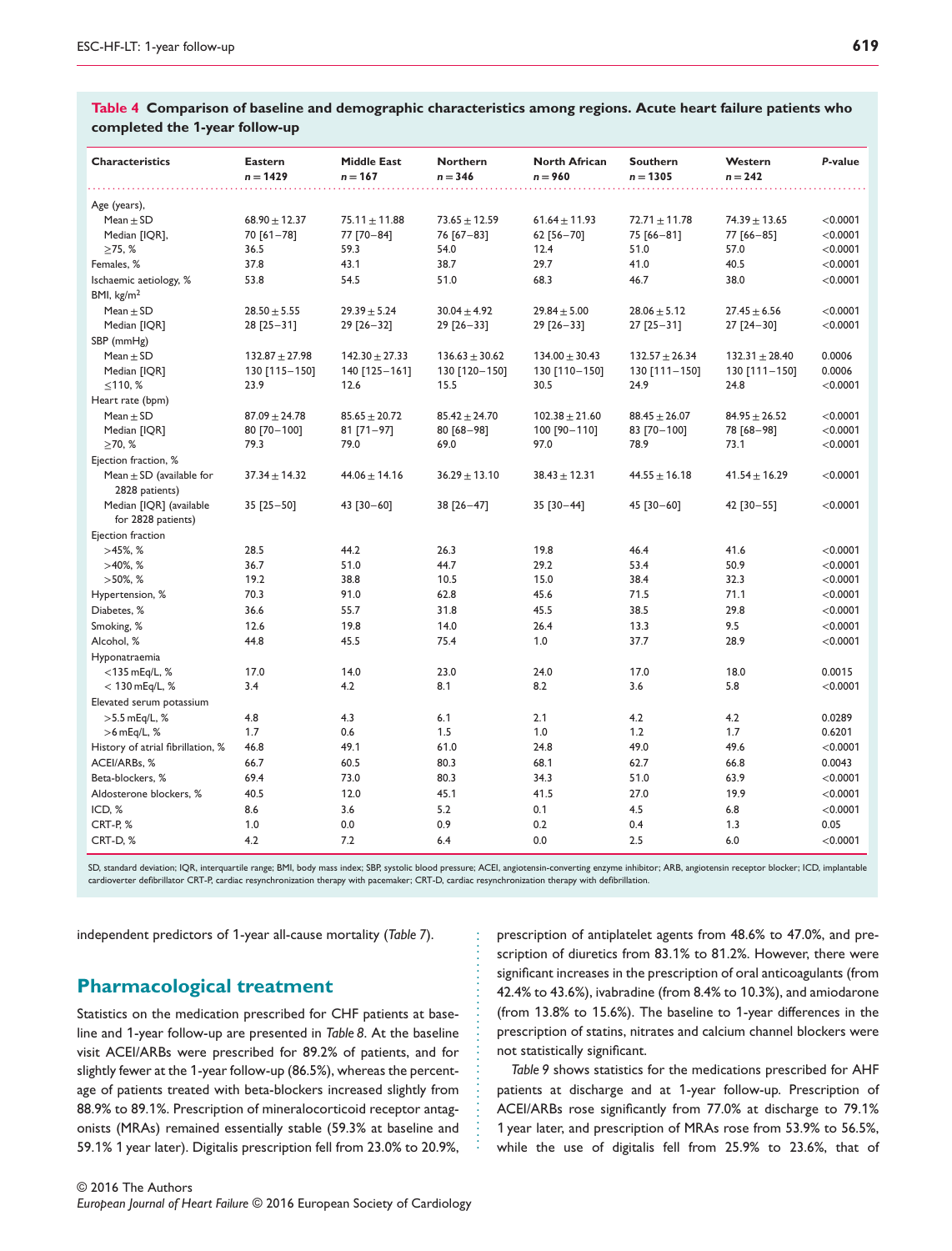





....................................

antiplatelet agents fell from 60.8% to 60.5%, that of oral anticoagulants fell from 42.7% to 40.7%, that of nitrates from fell 31.9% to 31.0%, and that of calcium channel blockers fell from 15.9% to 15.3%. There were no statistically significant differences between baseline and 1-year follow-up prescription of ivabradine, statins, amiodarone, beta-blockers, or diuretics.

# **Discussion**

The ESC-HF-LT-R analysed AHF and CHF patients who were treated at the same hospitals by the same physicians and who had been followed up for 1 year. The loss-to-follow-up rate, which is overall less than 5%, is acceptable for an observational study and allows confident inference of conclusions on clinical evolution, therapies and patient outcomes. The main findings of the study are: (i) the all-cause 1-year mortality rates in the pool of participating countries were 23.6% for AHF and 6.4% for CHF; (ii) the 1-year rates of hospitalization because of HF were 18.7% for AHF and 9.9% for CHF; (iii) the 1-year incidence rates of the combined event 'all-cause mortality or HF hospitalization' were 36% for AHF and 14.5% for CHF; (iv) there are significant between-region differences in both the clinical characteristics of HF patients and their outcomes.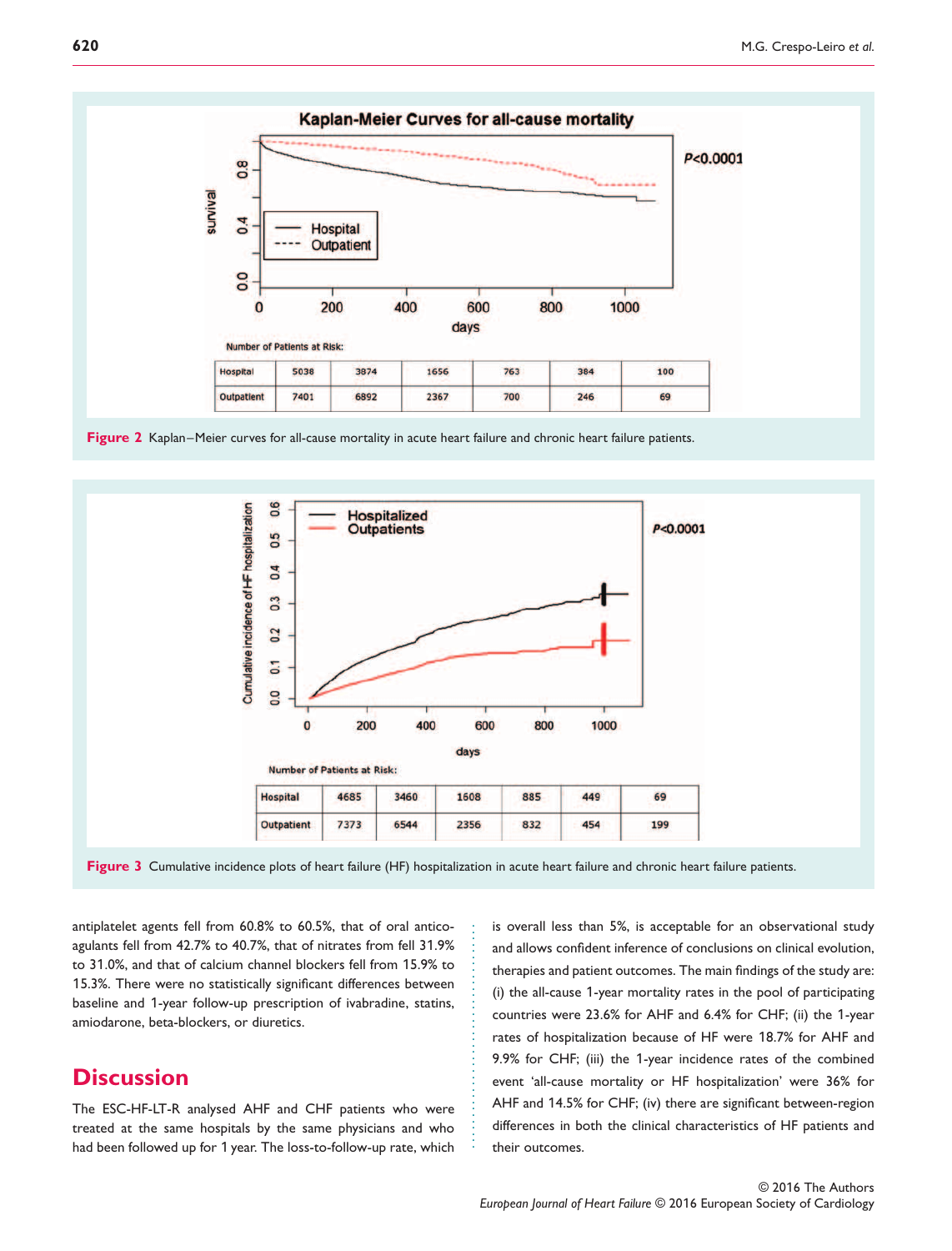

Figure 4 Kaplan–Meier curves for the combined event of all-cause mortality and heart failure (HF) hospitalization in acute heart failure and chronic heart failure patients.

| <b>AHF</b> patients | <b>Total</b><br>$n = 5039$ | <b>Eastern</b><br>$n = 1587$ | <b>Middle East</b><br>$n = 178$ | <b>Northern</b><br>$n = 386$ | <b>North African</b><br>$n = 1145$ | <b>Southern</b><br>$n = 486$ | Western<br>$n = 257$ | P-value  |
|---------------------|----------------------------|------------------------------|---------------------------------|------------------------------|------------------------------------|------------------------------|----------------------|----------|
| Mortality, %        |                            |                              |                                 |                              |                                    |                              |                      |          |
| All-cause           | 26.0                       | 21.6                         | 27.5                            | 36.5                         | 29.1                               | 24.8                         | 29.6                 | < 0.0001 |
| <b>CV</b>           | 51.7                       | 56.7                         | 30.6                            | 48.2                         | 37.8                               | 64.0                         | 50.0                 | < 0.0001 |
| Non-CV              | 13.7                       | 12.0                         | 46.9                            | 25.5                         | 5.7                                | 13.6                         | 13.2                 |          |
| Unknown             | 34.7                       | 31.3                         | 22.4                            | 26.2                         | 56.5                               | 22.5                         | 36.8                 |          |
| Hospitalization, %  |                            |                              |                                 |                              |                                    |                              |                      |          |
| All-cause           | 37.9                       | 42.5                         | 72.5                            | 8.7                          | 32.0                               | 38.6                         | 48.4                 | < 0.0001 |
| <b>HF</b>           | 22.2                       | 22.2                         | 34.1                            | 3.8                          | 26.9                               | 22.2                         | 21.5                 | < 0.0001 |
| All-cause or HF     | 40.1                       | 36.4                         | 49.4                            | 39.1                         | 45.4                               | 38.3                         | 44.0                 | < 0.0001 |
| <b>CHF</b> patients | $n = 7401$                 | $n = 1335$                   | $n = 289$                       | $n = 435$                    | $n = 468$                          | $n = 4321$                   | $n = 553$            |          |
| Mortality, %        |                            |                              |                                 |                              |                                    |                              |                      |          |
| All-cause           | 8.3                        | 7.9                          | 14.9                            | 11.3                         | 15.6                               | 6.9                          | 7.6                  | < 0.0001 |
| <b>CV</b>           | 49.8                       | 38.7                         | 23.3                            | 65.3                         | 41.1                               | 54.2                         | 71.4                 | < 0.0001 |
| Non-CV              | 23.2                       | 17.0                         | 62.8                            | 26.5                         | 17.8                               | 21.4                         | 16.7                 |          |
| Unknown             | 27.0                       | 44.3                         | 13.9                            | 8.2                          | 41.1                               | 24.4                         | 11.9                 |          |
| Hospitalization, %  |                            |                              |                                 |                              |                                    |                              |                      |          |
| All-cause           | 24.9                       | 30.4                         | 48.6                            | 8.6                          | 10.1                               | 22.7                         | 42.2                 | < 0.0001 |
| <b>HF</b>           | 10.9                       | 13.1                         | 21.3                            | 4.0                          | 7.2                                | 10.0                         | 16.1                 | < 0.0001 |
| All-cause or HF     | 16.9                       | 19.3                         | 31.5                            | 14.5                         | 20.3                               | 14.9                         | 18.3                 | < 0.0001 |

.......................

AHF, acute heart failure; CV, cardiovascular; HF, heart failure; CHF, chronic heart failure.

**Table 5 Causes of death of all subjects**

# **One-year outcomes**

All-cause mortality among AHF patients is high, with 4.9% dying during the index hospitalization and 23.6% within 1 year. These rates are higher than in the ESC HF Pilot Survey, in which the 1-year all-cause mortality rate was 17.4%. This increase does not seem to have resulted from more countries and regions being included in the ESC-HF-LT-R than in the Pilot Survey, because all-cause death

rates were higher than 21% in all regions (and in all countries), whereas in the Pilot Survey this figure was exceeded only in the Southern region of that study (Greece, Italy, and Spain). Over half of all deaths were of cardiovascular origin.

Unlike the death rate, the 1-year rate of rehospitalization for HF was lower in this study than in the Pilot Survey (22.2% vs. 43.9%). However, this fall was insufficient to prevent the incidence of the combined event of death or HF hospitalization being higher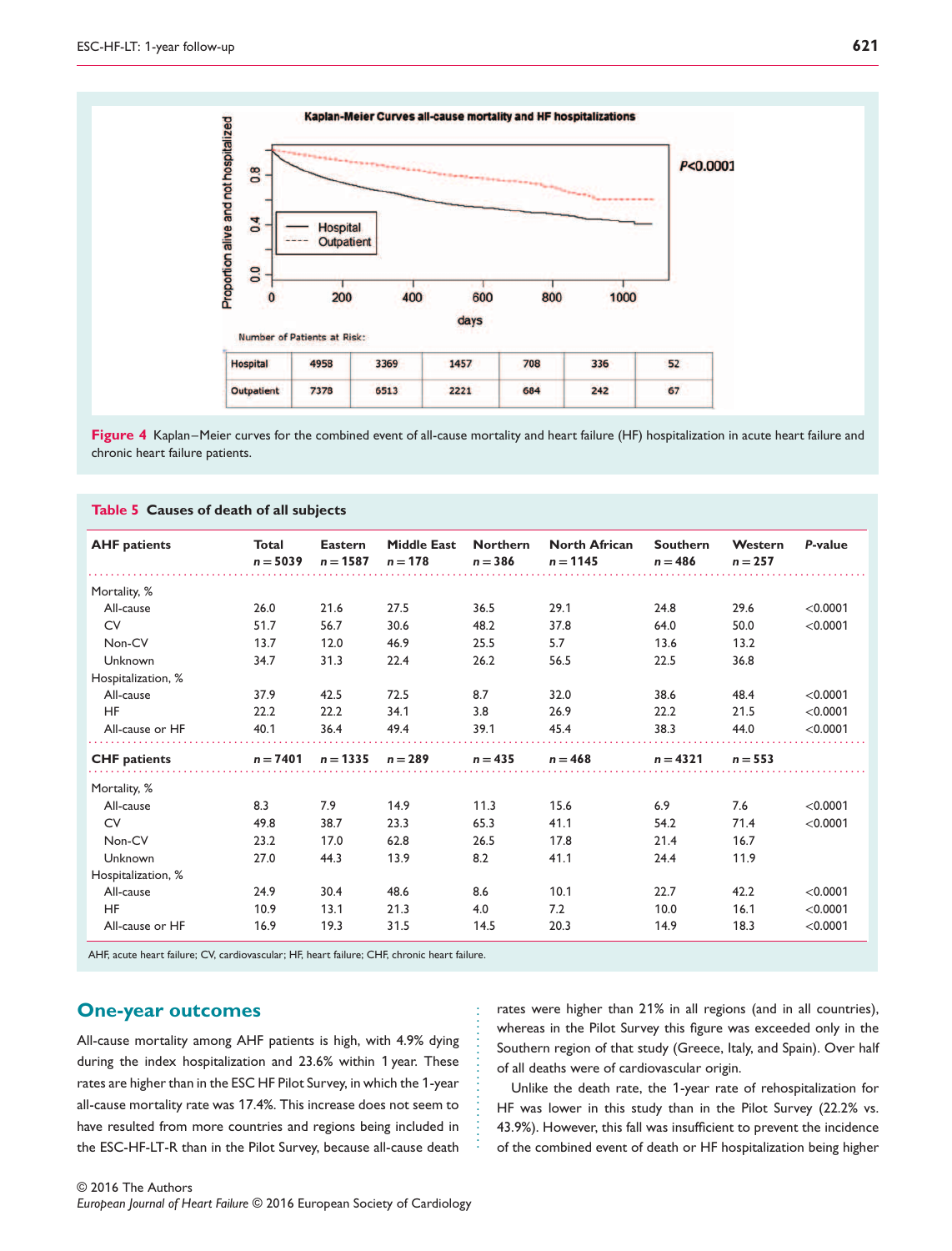#### **Table 6 Predictors of all-cause of mortality in acute heart failure (AHF) patients (multivariable analysis)**

| Variable: AHF (Hospital)                           | <b>HR (95% CI)</b>  | P-value  |
|----------------------------------------------------|---------------------|----------|
| Age (every 5 years: IQR<br>$55 - 60$               | $1.24(1.19 - 2.29)$ | < 0.0001 |
| SBP (every 5 mmHg: IQR<br>$110 - 115$              | $0.95(0.94 - 0.97)$ | < 0.0001 |
| Ejection fraction (every 5%:<br>IQR 30-35)         | $0.94(0.91 - 0.97)$ | < 0.0001 |
| Region (NAfr: S)*                                  | $2.71(2.15 - 3.41)$ | < 0.0001 |
| NYHA III-IV (yes vs. no)                           | $1.50(1.11 - 2.03)$ | 0.0086   |
| Pulmonary or peripheral<br>congestion (no vs. yes) | $0.68(0.51 - 0.91)$ | 0.0095   |
| Aortic stenosis (yes vs. no)                       | $1.54(1.24 - 1.92)$ | 0.0001   |
| Ischaemic aetiology (yes vs.<br>no)                | $0.68(0.58 - 0.79)$ | < 0.0001 |
| Diabetes mellitus (yes vs. no)                     | $1.20(1.03 - 1.39)$ | 0.0192   |
| COPD (yes vs. no)                                  | $1.28(1.08 - 1.51)$ | 0.0043   |
| Previous stroke/TIA (yes vs.<br>no)                | $1.26(1.03 - 1.54)$ | 0.0225   |
| Renal dysfunction (yes vs. no)                     | $1.52(1.29 - 1.78)$ | < 0.0001 |
| Hepatic dysfunction (yes vs.<br>no)                | $1.57(1.28 - 1.93)$ | < 0.0001 |
| CRT-D (yes vs. no)                                 | $1.64(1.16 - 2.31)$ | 0.0053   |

HR, hazard ratio; CI, confidence interval; IQR, interquartile range; SBP, systolic blood pressure; NYHA, New York Heart Association; COPD, chronic obstructive pulmonary disease; TIA, transient ischaemic attack; CRT-D, cardiac resynchronization therapy with defibrillation.

\*S is the reference. The CI of the other regions compared with S are not significant. *P*-value refers to the factor region as a whole.

The total number of death events was 790/3021 (26.2%).

in the present study, with 40.1% compared with 35.8% in the Pilot Survey.<sup>10</sup> Thus, improvement in the management of HF patients who need hospitalization is urgently needed.

The predictors of all-cause mortality among AHF patients in this study were similar to those found in previous studies, in which older age, lower blood pressure, hepatic or renal dysfunction, previous stroke, diabetes, COPD, aortic stenosis, lower EF, and pulmonary or peripheral congestion were all predictive of an adverse outcome.<sup>6,10,12-15</sup> These observations reinforce recommendations that patients only be discharged when signs of congestion have completely resolved.

Unexpectedly, an ischaemic aetiology was found to be more favourable for AHF patients than a non-ischaemic aetiology. This finding needs further investigation.

Although there were numerous between-region differences in AHF patient characteristics, the only region with a risk of all-cause death differing significantly from that of the reference region (Southern region) was North Africa. The higher risk in this region may be related to North African AHF patients being younger and having higher heart rates, and to the less frequent use of beta-blockers, ACEI/ARBs and ICDs in that region.

The mortality of CHF patients was significantly lower than that of AHF patients, and a little lower than was observed in the Pilot Survey (6.4% vs. 7.2%). Overall, nearly 50% of all deaths were of

#### **Table 7 Predictors of all-cause of mortality in congestive heart failure (CHF) patients (multivariable analysis)**

| Variable: CHF (outpatient)                 | <b>HR (95%CI)</b>   | P-value  |
|--------------------------------------------|---------------------|----------|
| Age (every 5 years: IQR 55-60)             | $1.11(1.04 - 1.18)$ | 0.0007   |
| BMI (every $1 \text{ kg/m}^2$ : IQR 25-26) | $0.95(0.93 - 0.98)$ | 0.0005   |
| SBP (every 5 mmHg: IQR                     | $0.94(0.91 - 0.97)$ | 0.0001   |
| $110 - 115$                                |                     |          |
| Region (N: S)*                             | $0.47(0.25 - 0.90)$ | 0.0204   |
| NYHA III-IV (yes vs. no)                   | $1.93(1.50 - 2.49)$ | < 0.0001 |
| Pulmonary or peripheral                    | $0.39(0.26 - 0.60)$ | < 0.0001 |
| congestion (no vs. yes)                    |                     |          |
| Third heart sound (yes vs. no)             | $1.54(1.07 - 2.20)$ | 0.0186   |
| Aortic stenosis (yes vs. no)               | $1.70(1.12 - 2.59)$ | 0.0135   |
| Atrial fibrillation (yes vs. no)           | $1.45(1.13 - 1.86)$ | 0.0033   |
| PAD (yes vs. no)                           | $1.62(1.19 - 2.19)$ | 0.0019   |
| Renal dysfunction (yes vs. no)             | $1.41(1.09 - 1.83)$ | 0.0080   |
| ICD (yes vs. no)                           | $0.67(0.46 - 0.98)$ | 0.0414   |

HR, hazard ratio; CI, confidence interval; IQR, interquartile range; BMI, body mass index; SBP, systolic blood pressure; NYHA, New York Heart Association; PAD, peripheral artery disease; ICD, implantable cardioverter defibrillator. \*S is the reference. The CI of the other regions compared with S are not significant. *P*-value refers to the factor region as a whole. The total number of death events was 302/2599 (11.6%).

............................................................... ................................................................ .........................................

#### **Table 8 Pharmacological treatment of chronic heart failure patients during outpatient visit and at 1 year**

|                             | During visit At 1 year P-value |      |          |
|-----------------------------|--------------------------------|------|----------|
| ACEI/ARBs, %                | 89.2                           | 86.5 | < 0.0001 |
| Beta-blockers, %            | 88.9                           | 89.1 | 0.0001   |
| MRAs, %                     | 59.3                           | 59.1 | 0.2755   |
| Diuretics, %                | 83.1                           | 81.2 | < 0.0001 |
| Digitalis, %                | 23.0                           | 20.9 | 0.0035   |
| Statins, %                  | 60.9                           | 63.2 | 0.2599   |
| Antiplatelet, %             | 48.6                           | 47.0 | 0.0030   |
| OAC. %                      | 42.4                           | 43.6 | 0.0253   |
| Amiodarone, %               | 13.8                           | 15.6 | < 0.0001 |
| Ivabradine, %               | 8.4                            | 10.3 | < 0.0001 |
| Nitrates, %                 | 19.4                           | 18.5 | 0.6295   |
| Calcium channel blockers, % | 11.3                           | 10.7 | 0.2044   |

ACEI, angiotensin-converting enzyme inhibitor; ARB, angiotensin receptor blocker; MRA, mineralocorticoid receptor antagonist; OAC, oral anticoagulation.

cardiovascular origin. The incidence of the combined endpoint of all-cause death or hospitalization because of HF was a little lower than in the Pilot Survey (14.5% vs. 17.6%).<sup>10</sup>

As in the case of AHF, the predictors of death for CHF patients were similar to those observed in previous studies: older age, lower SBP, lower body weight, pulmonary or peripheral congestion, aortic stenosis, atrial fibrillation, diabetes, peripheral artery disease, and renal dysfunction.<sup>1</sup>0*,*1<sup>6</sup> These observations highlight the need to treat congestion intensively in CHF patients as well as in AHF patients; signs of congestion were found in 74.4% of the CHF patients.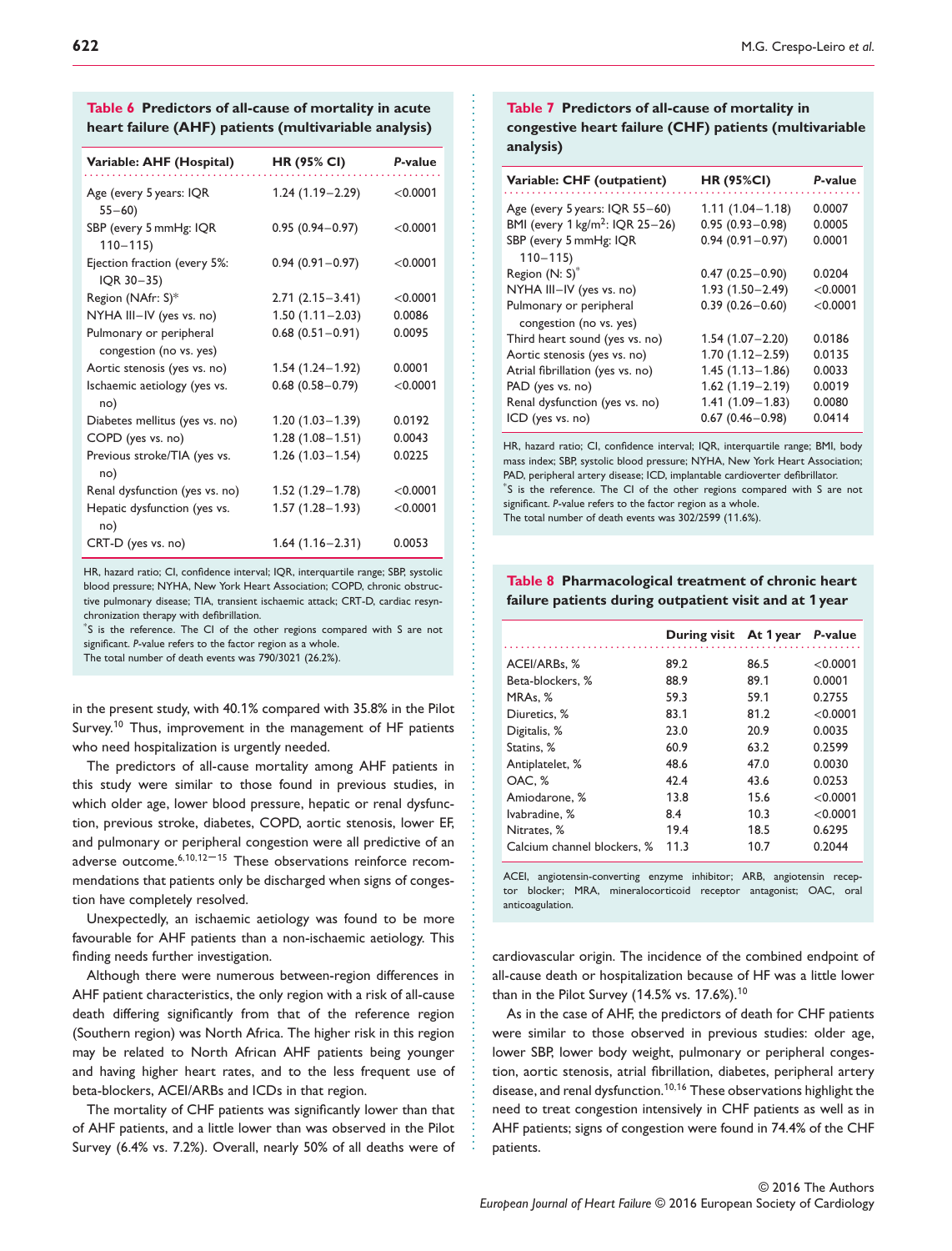**Table 9 Pharmacological treatment of acute heart failure patients at discharge and at 1 year**

|                             | At discharge At 1 year P-value |      |            |
|-----------------------------|--------------------------------|------|------------|
| ACEI/ARBs, %                | 77.0                           | 79.1 | 0.0003     |
| Beta-blockers, %            | 72.6                           | 77.8 | 0.1211     |
| MRAs, %                     | 53.9                           | 56.5 | 0.0416     |
| Diuretics, %                | 83.9                           | 86.4 | 0.1735     |
| Digitalis, %                | 25.9                           | 23.6 | < 0.0001   |
| Statins, %                  | 57.8                           | 62.1 | 0.1579     |
| Antiplatelet, %             | 60.8                           | 60.5 | < 0.0001   |
| OAC.%                       | 42.7                           | 40.7 | 0.0014     |
| Amiodarone, %               | 13.6                           | 13.6 | 0.3097     |
| Ivabradine, %               | 3.2                            | 3.1  | 0.6485     |
| Nitrates, %                 | 31.9                           | 31.0 | < 0.0001   |
| Calcium channel blockers, % | 15.9                           | 15.3 | $<$ 0.0001 |

ACEI, angiotensin-converting enzyme inhibitor; ARB, angiotensin receptor blocker; MRA, mineralocorticoid receptor antagonist; OAC, oral anticoagulation.

Despite between-region differences, in many respects the only region with a risk of all-cause death differing significantly from that of the reference region was Northern Europe, where the risk was lower. No baseline characteristics were identified that might explain this difference. The relatively high *P*-value of 0.02 suggests the possibility of a type 1 statistical error, especially as the numbers of outpatients and countries in Northern Europe (435 and 2, respectively) were considerably smaller than those in Southern region (4321 and 9). There nevertheless appears to be an opportunity for further fruitful research here.

# **Pharmacological therapy at baseline and 1 year later**

The frequency of prescription of guideline-recommended medications for CHF patients (ACEI/ARBs, beta-blockers, and MRAs) was quite high, and its maintenance at 1 year follow-up indicates excellent adherence of patients to disease-modifying therapies. However, it must be borne in mind that these patients were probably enrolled in selected centres with extensive experience in the field of HF.

# **Differences between regions**

The substantial between-region differences in demographic characteristics and therapeutic practices, the latter of which are in keeping with the significant differences in HF management organization between different ESC countries (especially between developed and developing countries), $17$  may partly explain differences in patient outcomes such as the relatively low mortality rates of Southern and Eastern Europe, which are similar to those recently observed in Italy.<sup>1</sup><sup>8</sup>

With regard to the results for North Africa, where the study group was younger and contained a larger proportion of women than elsewhere, higher death rates among both AHF and CHF

patients may be attributable in part to the very much less frequent use of guideline-recommended medical therapies for HF with reduced EF (e.g. ACEI/ARB, beta-blockers, ICD, and CRT), a shortcoming shared by other low- and middle-income countries.<sup>19</sup>. Alternatively, higher mortality rates in AHF may simply reflect differences in the criteria for admission to hospital, such as were observed in a recent clinical trial.20 Either way, better strategies for HF management are clearly needed in these countries. In contrast, it is tempting to speculate that the low rate of hospitalization for HF in Northern Europe may result from greater availability of HF disease management programmes, especially those with nursing staff involvement.<sup>21-23</sup>

The wide between-region differences in the use of implantable devices (ICDs and CRTs), which for ICDs ranges from 0.2% of patients in North Africa to 21.3% in Western Europe, possibly have multifactorial causes involving patient characteristics, resource availability, and reimbursement structures.

Several substudies of the ESC-HF-LT-R are currently underway, including specific analyses of AHF, atrial fibrillation, BMI, anaemia, kidney disease, or reduced vs. preserved EF, among others.

# **Limitations**

............................................................... ................................................................ .........................................

It must be acknowledged that this study has some important limitations. First, although the criteria for HF are well established in the ESC Guidelines, $<sup>2</sup>$  cases included in the ESC-HF-LT-R are diagnosed</sup> by local physicians and are not validated centrally. Second, even though consecutive enrolment is required by the Registry protocol, we cannot guarantee that this requirement is actually respected in all centres; indeed, doubts in this regard are raised by observed differences in HF patient numbers between centres of similar overall volume. Third, although it was required that centres be selected taking into account the population of the country in which they are located, their technological level, resources, and geography, representativeness is always an issue in observational studies. Fourth, patients are enrolled only from among those admitted to cardiology wards or seen in cardiology outpatient clinics, thus not considering HF patients seen in other units, such as emergency or internal medicine services (this may have contributed to the relatively low prevalence of HF with preserved EF). Fifth, there is no central committee for the establishment of causes of death, and in this study there were a significant number of deaths of unknown cause. Last, but not least, several major European countries, including Germany and the UK, did not contribute to the ESC-HF-LT-R.

# **Conclusions**

The ESC-HF-LT-R has overcome at least some of the limitations of previous HF registries, creating a large network of centres and countries that, it is hoped, are representative of the region served by the ESC. The results of the present study, in comparison with those of previous studies, show that 1-year mortality is still high among AHF patients but has fallen slightly among CHF patients; this difference in trend may reflect, on the one hand the absence of new therapies for AHF in recent years, and on the other the increasing use of therapies shown to improve survival among CHF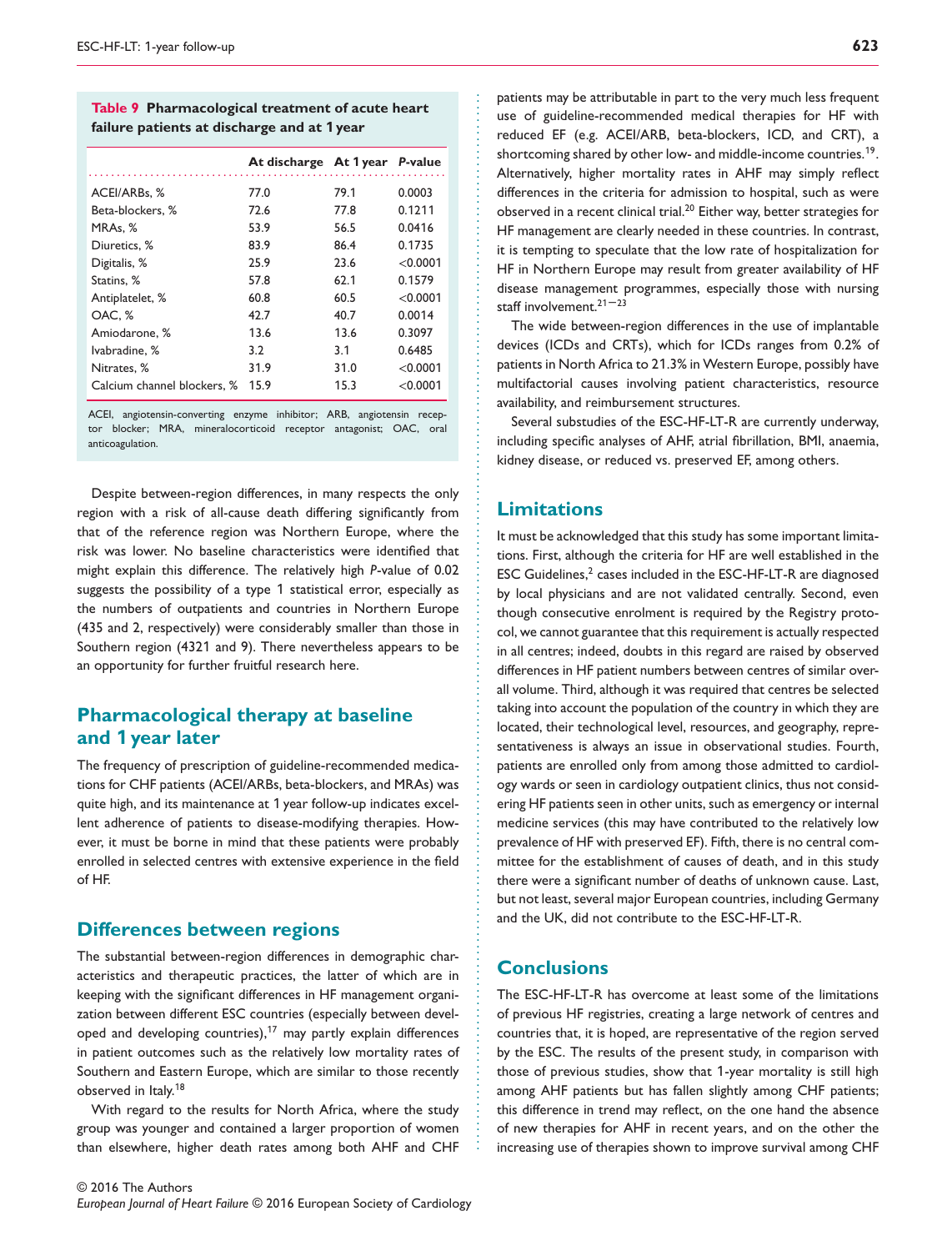patients. Significant between-region differences in 1-year outcomes may result from major differences in the severity of HF and in therapy, these being attributable to differences in medical practices, available resources, and health system structure. The ESC-HF-LT-R provides an opportunity for better awareness of the management and outcomes of patients with HF, and for the identification of areas for improvement.

# **Supplementary Information**

Additional Supporting Information may be found in the online version of this article:

**Appendix S1.** Committees and investigators.

**Table S1.** Distribution of centres among countries and type of centres.

**Table S2.** Distribution of centres among geographical regions and type of centres.

**Table S3.** Distribution of patients (AHF or CHF) among countries and type of centres.

**Table S4.** Distribution of patients (AHF or CHF) among geographical region and type of centres.

#### **Acknowledgements**

The Executive Committee of the study had full access to the data and takes complete responsibility for the integrity and the accuracy of the data analysis. The authors would like to thank Renato Urso for the statistical help.

# **Funding**

The Survey was funded by the ESC. Each participating national cardiology society was given a grant of €10 000 to help with the organizational needs of national network implementation. Since the start of EORP, the following companies have supported the programme: Abbott Vascular International (2011–2014), Amgen (2012–2015), AstraZeneca (2014–2017), Bayer (2013–2018), Boehringer Ingelheim (2013–2016), Boston Scientific (2010–2012), The Bristol Myers Squibb and Pfizer Alliance (2014–2016), The Alliance Daiichi Sankyo Europe GmbH and Eli Lilly and Company (2014–2017), Gedeon Richter Plc. (2014–2017), Menarini Int. Op. (2010–2012), MSD-Merck and Co. (2011–2014), Novartis Pharma AG (2014–2017), ResMed (2014–2016), Sanofi (2010–2011), and SERVIER (2012–2015).

**Conflict of interest:** M.C.L. reports grants from Servier, and grants and personal fees from Novartis; U.D. reports Honoraria and consultancy fees from Novartis; R.F. reports grants from Irbtech, personal fees from Merck Serono and Amgen, and grants and personal fees from Servier, Novartis, and Boehringer Ingelheim; J.H. reports fees for lecturing and consulting from Servier, and fess for lecturing from Novartis; A.P.M. reports grants from Novartis, Bayer and Cardiorentis; A.M. reports grants and personal fees from Adrenomed, personal fees from Novartis, Orion, Roche, Servier, Cariorentis and ZS Pharma, and grants from MyCartis and

Critical diagnostics; M.M. reports personal fees from Bayer, Novartis, Servier, and MAST Therapeutics. The other authors have no conflicts of interest to disclose.

#### **References**

............................................................... ................................................................ .........................................

- 1. Ponikowski P, Anker SD, AlHabib KF, Cowie MR, Force TL, Hu S, Jaarsma T, Krum H, Rastogi V, Rohde LE, Samal UC, Shimokawa H, Budi Siswanto B, Sliwa K, Filippatos G. Heart failure: preventing disease and death worldwide. *ESC Heart Failure* 2015;**1**:4–25.
- 2. McMurray JJ, Adamopoulos S, Anker SD, Auricchio A, Bohm M, Dickstein K, Falk V, Filippatos G, Fonseca C, Gomez-Sanchez MA, Jaarsma T, Køber L, Lip GY, Maggioni AP, Parkhomenko A, Pieske BM, Popescu BA, Rønnevik PK, Rutten FH, Schwitter J, Seferovic P, Stepinska J, Trindade PT, Voors AA, Zannad F, Zeiher A; Task Force for the Diagnosis and Treatment of Acute and Chronic Heart Failure 2012 of the European Society of Cardiology, Bax II, Baumgartner H, Ceconi C, Dean V, Deaton C, Fagard R, Funck-Brentano C, Hasdai D, Hoes A, Kirchhof P, Knuuti J, Kolh P, McDonagh T, Moulin C, Popescu BA, Reiner Z, Sechtem U, Sirnes PA, Tendera M, Torbicki A, Vahanian A, Windecker S, McDonagh T, Sechtem U, Bonet LA, Avraamides P, Ben Lamin HA, Brignole M, Coca A, Cowburn P, Dargie H, Elliott P, Flachskampf FA, Guida GF, Hardman S, Iung B, Merkely B, Mueller C, Nanas JN, Nielsen OW, Orn S, Parissis JT, Ponikowski P; ESC Committee for Practice Guidelines. ESC guidelines for the diagnosis and treatment of acute and chronic heart failure 2012: the Task Force for the Diagnosis and Treatment of Acute and Chronic Heart Failure 2012 of the European Society of Cardiology. Developed in collaboration with the Heart Failure Association (HFA) of the ESC. *Eur J Heart Fail* 2012;**14**:803–869.
- 3. Ambrosy AP, Fonarow GC, Butler J, Chioncel O, Greene SJ, Vaduganathan M, Nodari S, Lam CS, Sato N, Shah AN, Gheorghiade M. The global health and economic burden of hospitalizations for heart failure: lessons learned from hospitalized heart failure registries. *J Am Coll Cardiol* 2014;**63**:1123–1133.
- 4. Yancy CW, Jessup M, Bozkurt B, Butler J, Casey DE Jr, Drazner MH, Fonarow GC, Geraci SA, Horwich T, Januzzi JL, Johnson MR, Kasper EK, Levy WC, Masoudi FA, McBride PE, McMurray JJ, Mitchell JE, Peterson PN, Riegel B, Sam F, Stevenson LW, Tang WH, Tsai EJ, Wilkoff BL; American College of Cardiology Foundation; American Heart Association Task Force on Practice Guidelines. 2013 ACCF/AHA guideline for the management of heart failure: a report of the American College of Cardiology Foundation/American Heart Association Task Force on Practice Guidelines. *J Am Coll Cardiol* 2013;**62**:e147–e239.
- 5. Dickstein K, Vardas PE, Auricchio A, Daubert JC, Linde C, McMurray J, Ponikowski P, Priori SG, Sutton R, van Veldhuisen DJ; Committee for Practice Guidelines of the European Society of Cardiology; ESC Committee for Practice Guidelines (CPG). 2010 focused update of ESC Guidelines on device therapy in heart failure: an update of the 2008 ESC Guidelines for the diagnosis and treatment of acute and chronic heart failure and the 2007 ESC Guidelines for cardiac and resynchronization therapy. Developed with the special contribution of the Heart Failure Association and the European Heart Rhythm Association. *Eur J Heart Fail* 2010;**12**:1143–1153.
- 6. Cioffi G, Mortara A, Di Lenarda A, Oliva F, Lucci D, Senni M, Cacciatore G, Chinaglia A, Tarantini L, Metra M, Maggioni AP, Tavazzi L; Italian Acute Heart Failure Survey. Clinical features, and in-hospital and 1-year mortalities of patients with acute heart failure and severe renal dysfunction. Data from the Italian Registry IN-HF Outcome. *Int J Cardiol* 2013;**168**:3691–3697.
- 7. Nieminen M, Bohm M, Cowie M, Drexler H, Filippatos G, Jondeau G, Hasin Y, Lopez-Sendon J, Mebazaa A, Metra M, Rhodes A, Swedberg K, Priori SG, Garcia MA, Blanc JJ, Budaj A, Cowie MR, Dean V, Deckers J, Burgos EF, Lekakis J, Lindahl B, Mazzotta G, Morais J, Oto A, Smiseth OA, Garcia MA, Dickstein K, Albuquerque A, Conthe P, Crespo-Leiro M, Ferrari R, Follath F, Gavazzi A, Janssens U, Komajda M, Morais J, Moreno R, Singer M, Singh S, Tendera M, Thygesen K; ESC Committee for Practice Guideline (CPG). Executive summary of the guidelines on the diagnosis and treatment of acute heart failure: the Task Force on Acute Heart Failure of the European Society of Cardiology. *Eur Heart J* 2005;**26**:384–416.
- 8. Komajda M, Follath F, Swedberg K, Cleland J, Aguilar J, Cohen-Solal A, Dietz R, Gavazzi A, Van Gilst WH, Hobbs R, Korewicki J, Madeira HC, Moiseyev VS, Preda I, Widimsky J, Freemantle N, Eastaugh J, Mason J; Study Group on Diagnosis of the Working Group on Heart Failure of the European Society of Cardiology. The EuroHeart Failure Survey programme – a survey on the quality of care among patients with heart failure in Europe. Part 2: treatment. *Eur Heart J* 2003;**24**:464–474.
- 9. Nieminen MS, Brutsaert D, Dickstein K, Drexler H, Follath F, Harjola VP, Hochadel M, Komajda M, Lassus J, Lopez-Sendon JL, Ponikowski P, Tavazzi L; EuroHeart Survey Investigators; Heart Failure Association, European Society of